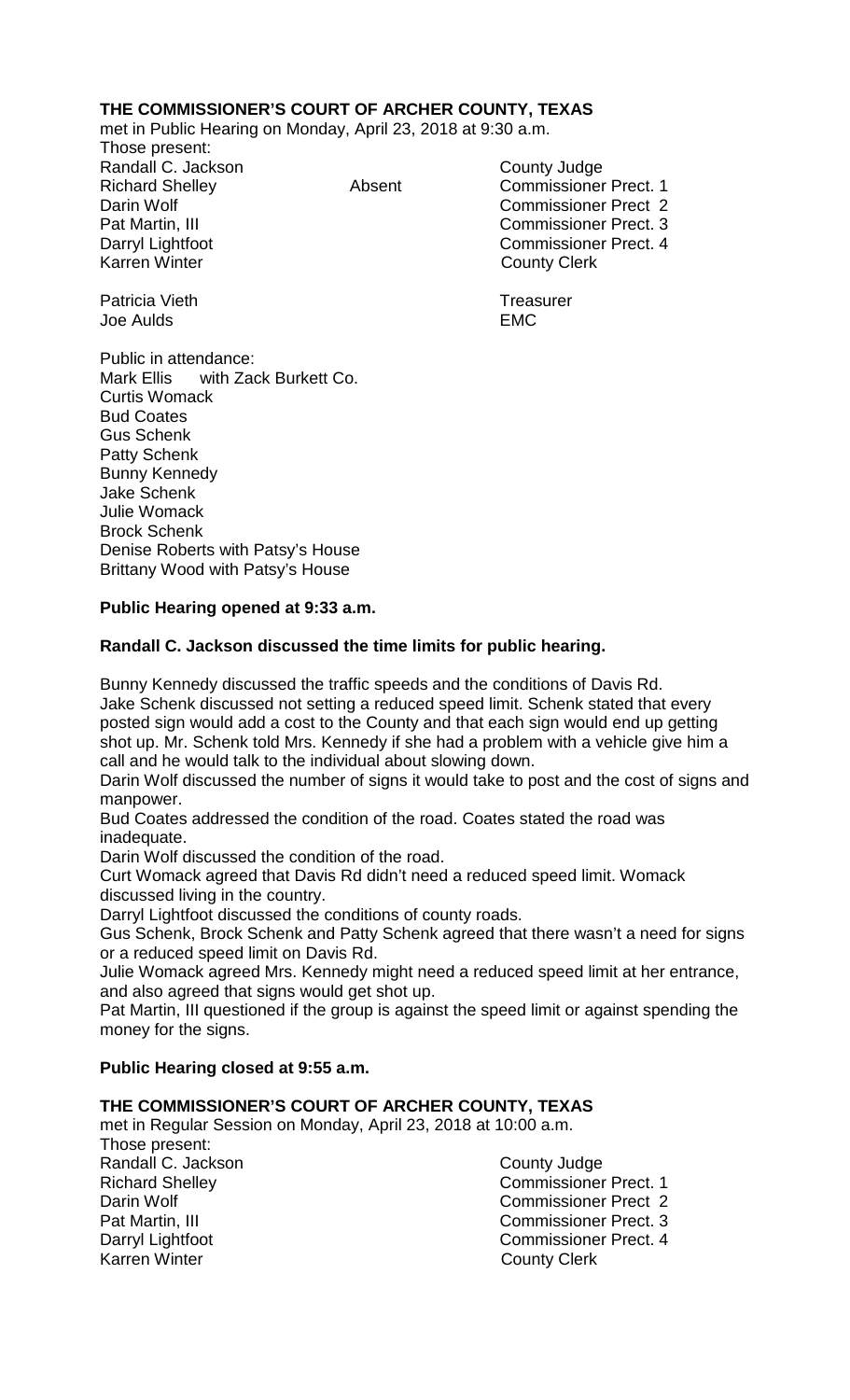Patricia Vieth **Treasurer** Joe Aulds EMC Staci Beesinger Sheriff Lori Rutledge **District Clerk** 

Nita Lewis **Nita Lewis** Court Coordinator David Levy **County Attorney** Vicki Wright **Election Administrator** 

## A. CALL TO ORDER:

 Greeting, Roll Call and Determination of Quorum Pledge of Allegiance to the United States and Texas Flags Registration of Attendees by the County Court Clerk *The meeting was called to order by Randall C. Jackson, County Judge, and a quorum was noted.*

# *B. Approve Final Agenda.*

# **Item #4 was struck from the Action Agenda due to no action being required.**

# **ORDER TO APPROVE FINAL AGENDA**

The motion was made by Richard Shelley and seconded by Darin Wolf to approve the Final Agenda. Voting yes 1-2-3-4

## C. PUBLIC COMMENTS, MISCELLANEOUS REPORTS, DISCUSSIONS OR PRESENTATIONS AGENDA:

Public Comments**: David Levy advised the Court he had sent a registered letter to Big Daddy's Wrecker Service for nonpayment of contract. Big Daddy's Wrecker Service replied with payment to fulfill contract.**

**Staci Beesinger discussed Tel-a-med for jails would not have to be installed since the jail had the PA from Archer Clinic coming to the Jail. Tel-a-Mental Health will have to be install at the Jail. Beesinger advised that Brazos Telephone had been contacted for the installation.**

### D. ACTION AGENDA:

1. Approve departmental reports.

# **ORDER APPROVING REPORTS**

The motion was made by Pat Martin, III and seconded by Darin Wolf to approve departmental reports: **Treasurer; Indigent Health**. Voting yes 1-2-3-4

2. Approve vouchers for payment.

### **ORDER APPROVING VOUCHERS**

The motion was made by Richard Shelley and seconded by Pat Martin, III to approve vouchers for payment. Voting yes 1-2-3-4

3. Approve payroll reports.

### **ORDER APPROVING REPORTS**

The motion was made by Randall C. Jackson and seconded by Darin Wolf to approve payroll reports. Voting yes 1-2-3-4-Judge

- 4. Approve line item transfers. **Removed.**
- 5. Approve Education Certificates.

# **ORDER APPROVING CERTIFICATES**

The motion was made by Pat Martin, III and seconded by Darryl Lightfoot to approve education certificates: **David Levy.** Voting yes 1-2-3-4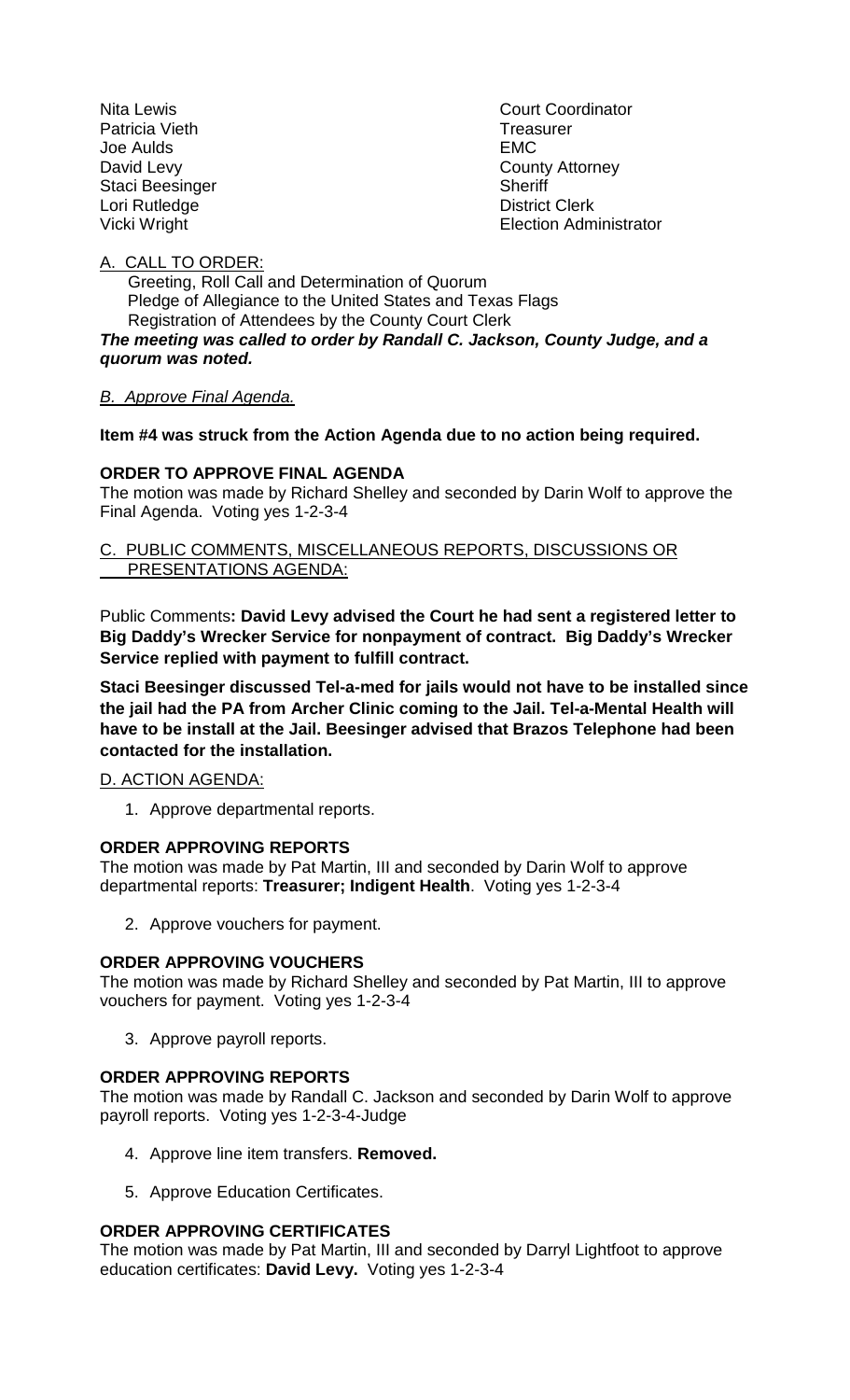6. Approve Publisher's Certificates.

## **ORDER TO APPROVE CERTIFICATES**

The motion was made by Randall C. Jackson and seconded by Darin Wolf to approve publisher's certificates. Voting yes 1-2-3-4-Judge

**7.** Consider and/or approve Proclamation from Patsy's House declaring the month of April, 2018 as *Child Abuse Prevention Month.* **Denise Roberts and Brittany Wood thanked the Court for their continued support of Patsy's House.**

## **ORDER TO APPROVE PROCLAMATION**

The motion was made by Pat Martin, III and seconded by Darin Wolf to approve proclamation from Patsy's House for Child Abuse Prevention Month. Voting yes 1-2-3-4

- 8. Discuss and/or take action on *Memorial Day Fireworks Period.* **No action taken.**
- **9.** Discuss and/or take action on Speed Limit for Davis Road in Archer County. **Darin Wolf discussed the consensus of public hearing. Wolf reported that of the 8 citizens that appeared only one was for setting a speed limit.**

### **ORDER REVOKING SPEED LIMIT**

The motion was made by Darin Wolf and seconded by Richard Shelley to revoke its Order on March 12, 2018 regarding speed limits on Davis Road as having been improvidently granted. Voting yes 1-2-3-4

10.Discuss and/or take action on driveway installation consent and details of Archer County's agreement for road/driveway repair or liability with Plains Pipeline. Randall C. Jackson discussed changes the Commissioners had requested to the agreement.

## **ORDER APPROVING AGREEMENT**

The motion was made by Darryl Lightfoot and seconded by Richard Shelley to approve agreement pending legal language for road/driveway repair or liability between Archer County and Plains Pipeline. Voting yes 1-2-3-4

11.Open bids for Purchase of Fuel and/or Oil.

Open bids:

# **Kelly Propane and Fuels**

|                        | Unleaded gasoline \$0.15 above rack price |
|------------------------|-------------------------------------------|
| <b>Off Road Diesel</b> | \$0.15 above rack price                   |
| <b>Highway Diesel</b>  | \$0.15 above rack price                   |

# **Haigood & Campbell LLC**

Unleaded gasoline \$0.18 above rack price plus \$0.02 loading fee Red Diesel  $$0.18$  above rack price plus \$0.02 loading fee<br>Clear Diesel  $$0.18$  above rack price plus \$0.02 loading fee \$0.18 above rack price plus \$0.02 loading fee

# **Windthorst Fuel & Supply, LLC**

|                     | Unleaded gasoline \$0.15 above rack price |
|---------------------|-------------------------------------------|
| <b>Red Diesel</b>   | \$0.15 above rack price                   |
| <b>Clear Diesel</b> | \$0.15 above rack price                   |

12.Award bid for Purchase of Fuel and/or Oil.

## **ORDER APPROVING BID**

The motion was made by Pat Martin, III and seconded by Darin Wolf to approve bid of Kelly Propane and Fuels as the primary bid for fuel and oil and Haigood & Campbell LLC and Windthorst Fuel & Supply, LLC as the secondary bid for fuel and oil. Voting yes 1-2-3-4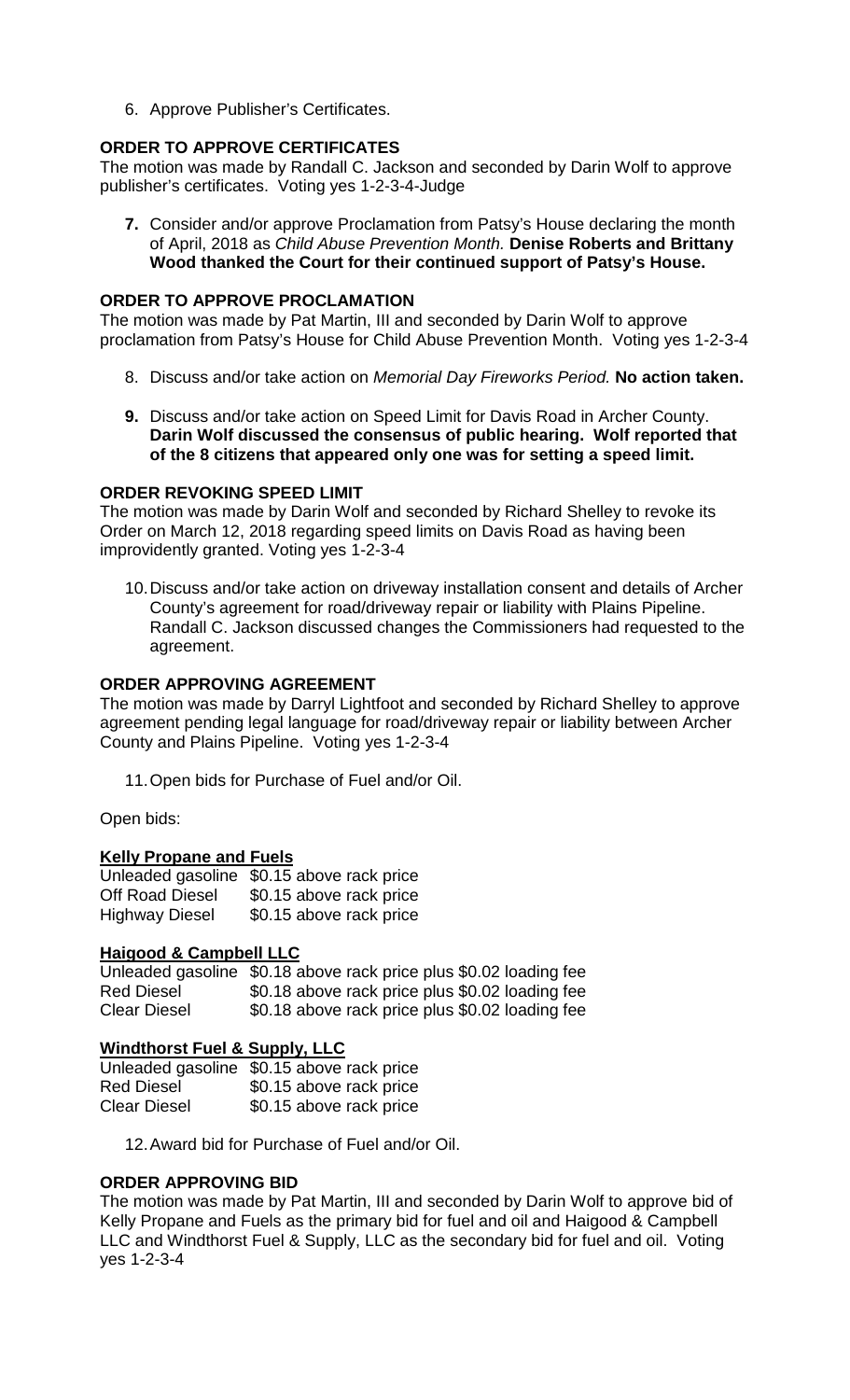13.Open bids for Purchase of Road Material.

Open bids:

## **Zac Burkett Co.**

| <b>ANY PIT</b>           |         |
|--------------------------|---------|
| Type B Gr-3 or Gr-4      | \$20.00 |
| <b>Driveway Material</b> | \$8.50  |
| Oversize                 | \$9.00  |
| 11/2 Base                | \$6.50  |
| 1" Base                  | \$7.00  |
| <b>TX DOT Base</b>       | \$7.50  |
| A NIT 49<br>ЕЛІ          |         |

| <b>FUD FLANI #4</b>     |         |
|-------------------------|---------|
| <b>ASPPM Cold Patch</b> | \$95.00 |
| Hot Mx                  | \$62.50 |
| PB GR-3 or GR-4         | \$40.00 |
| Cold Mix                | \$65.00 |
|                         |         |

## **Big City Crushed Concrete**

Flex Base crushed concrete \$9.00 ton

14.Award bid for Purchase of Road Material.

### **ORDER APPROVING BID**

The motion was made by Darryl Lightfoot and seconded by Richard Shelley to approve bid of Zack Burkett Co. as the primary bid for road material and Big City Crushed Concrete as the secondary bid for road material. Voting yes 1-2-3-4

- **15.**Discuss and/or take action on Sheriff's Office personnel classifications and overtime payments**. Randall C. Jackson discussed dispatchers and law enforcement officers. No action taken.**
- 16.Discuss and/or take action on participation in eliminating precinct polling places pursuant to Election Code Section 43.007. Vicki Wright discussed countywide polling.

### **ORDER TO APPROVE PARTICIPATION**

The motion was made by Richard Shelley and seconded by Pat Martin, III to approve participation in eliminating precinct polling places pursuant to Election Code 43.007. Voting yes 1-2-3-4

17.Discuss and/or take action on Public Hearing to discuss elimination of Precinct polling places and establishing countywide polling places Pursuant to Election Code Section 43.007.

### **ORDER SETTING PUBLIC HEARING**

The motion was made by Randall C. Jackson and seconded by Darryl Lightfoot to set Monday, May 14, 2018 at 9:30 a.m. for public hearing to discuss elimination of precinct polling places and establishing countywide polling places pursuant to Election Code 43.007. Voting yes 1-2-3-4-Judge

- 18.Inform the Court of the *Grant Award* between Nortex Regional Planning Commission and the Texas Department of Public Safety for the *Hazard Mitigation Grant Program* in the amount of \$405,000. **Randall C. Jackson discussed mitigation plan for all counties and all cities. No action taken.**
- 19.Inform the Court of the *Contract* between Nortex Regional Planning Commission and H20Partners, Inc. in the amount of \$365,000 for the *Development of Hazard*